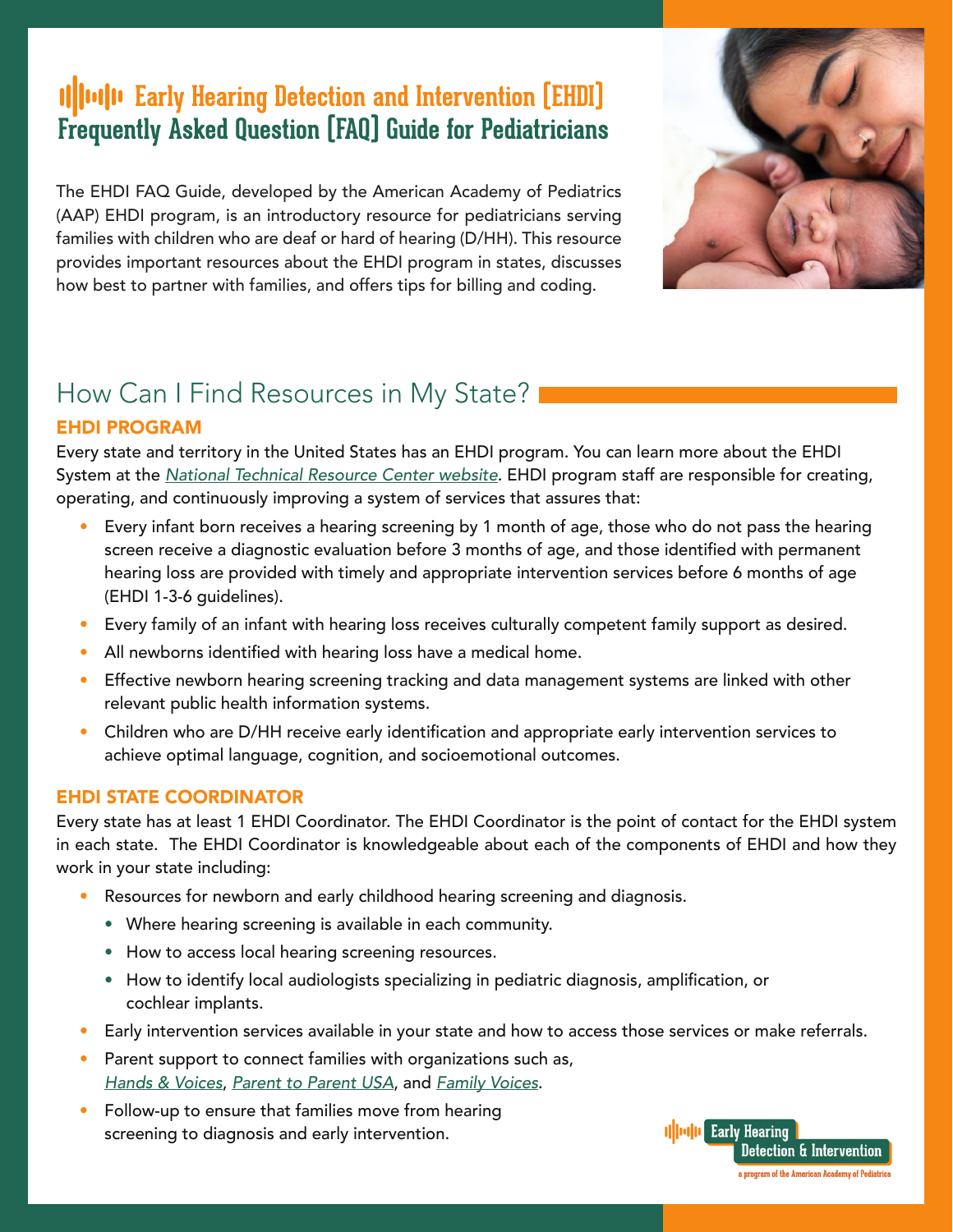#### EHDI STATE COORDINATOR cont.

Your EHDI state coordinator will also be your point of contact for *[hearing loss data](https://www.cdc.gov/ncbddd/hearingloss/ehdi-data.html)* and best practices around hearing screening, diagnosis, and early intervention. Data on each stage of hearing screening, diagnosis and intervention is collected both at the state and national level through the Centers for Disease Control and Prevention (CDC). The EHDI Coordinator may also have data by community or hearing screening program. EHDI outreach, education and advocacy should be aligned with a state plan through the EHDI Coordinator. Coordination will ensure that a common message is reinforced as well as available resources are leveraged for maximum effectiveness. For more information on how to contact your EHDI state coordinator, please visit *[NCHAM: State Contacts for Early Hearing Detection & Intervention \(infanthearing.org\)](https://www.infanthearing.org/status/cnhs.php).*

- The Centers for Disease Control and Prevention (CDC) and Health Resources and Services Administration (HRSA) provide funding for the EHDI program. EHDI coordinators typically serve as program leads. Copies of most state grants can also be found at *[NCHAM: State Grants \(infanthearing.org\)](https://www.infanthearing.org/stategrants/index.php)*.
- State Commissions for D/HH

 While activities to support D/HH vary from state to state, many states have an agency such as a commission or state office for the D/HH, which oftentimes focus on advocacy efforts, information gathering and dissemination, referral services, state-wide planning, interpreting services, job placement and development. There are approximately 38 state agencies for the D/HH. Please visit *[The](http://nasadhh.org/)  [National Association of State Agencies of the Deaf and Hard of Hearing](http://nasadhh.org/)* to download the *[roster of all USA](http://nasadhh.org/wp-content/uploads/2016/01/NASADHH-Directory-EXTERNAL-2016-01.xls)   [state agencies](http://nasadhh.org/wp-content/uploads/2016/01/NASADHH-Directory-EXTERNAL-2016-01.xls).* 

## What is My Role in the Medical Home of Children Who Are D/HH?

All children identified as D/HH should have a medical home. The medical home coordinates and monitors assessment and support services aimed at supporting not only the child's D/HH diagnosis, but overall development. As part of the medical home, pediatricians are an integral part of care coordination for families with children who are D/HH. Connect with the AAP EHDI program for technical assistance on providing care for families with children who are D/HH.

#### • EHDI CHAPTER CHAMPION PROGRAM

 The AAP EHDI program provides technical assistance, training, and education to support medical home implementation for families with children who are D/HH. The Chapter Champion program, an important component of the AAP EHDI program, partners closely with the AAP state chapters and the state EHDI program, to enhance pediatricians' knowledge of the EHDI 1-3-6 guidelines.

 • Get connected with the other 55 Chapter Champions by contacting Beth Mlodoch at [aapehdi@aap.org](mailto:aapehdi%40aap.org?subject=Early%20Hearing%20Detection%20and%20Intervention%20FAQ%20Guide%20)*.* 

### Using Family-Centered Partnership with Families of Children Who are D/HH

Family-centered partnership is when the pediatrician provides care through a trusting, collaborative, working partnership with families, respecting their diversity, and recognizing they are the constant in a child's life. This page features "just in time" resources to support you in partnering with families who have children who are D/HH.

- *[The Hands & Voices Family Leadership in Language & Learning Cooperative](https://handsandvoices.org/fl3/)*
- *[American Society for Deaf Children](https://deafchildren.org/)*
- *• [Bright Futures Promoting EHDI Implementation Tip Sheet](https://brightfutures.aap.org/Bright%20Futures%20Documents/BF_EHDI_TipSheet.pdf)*